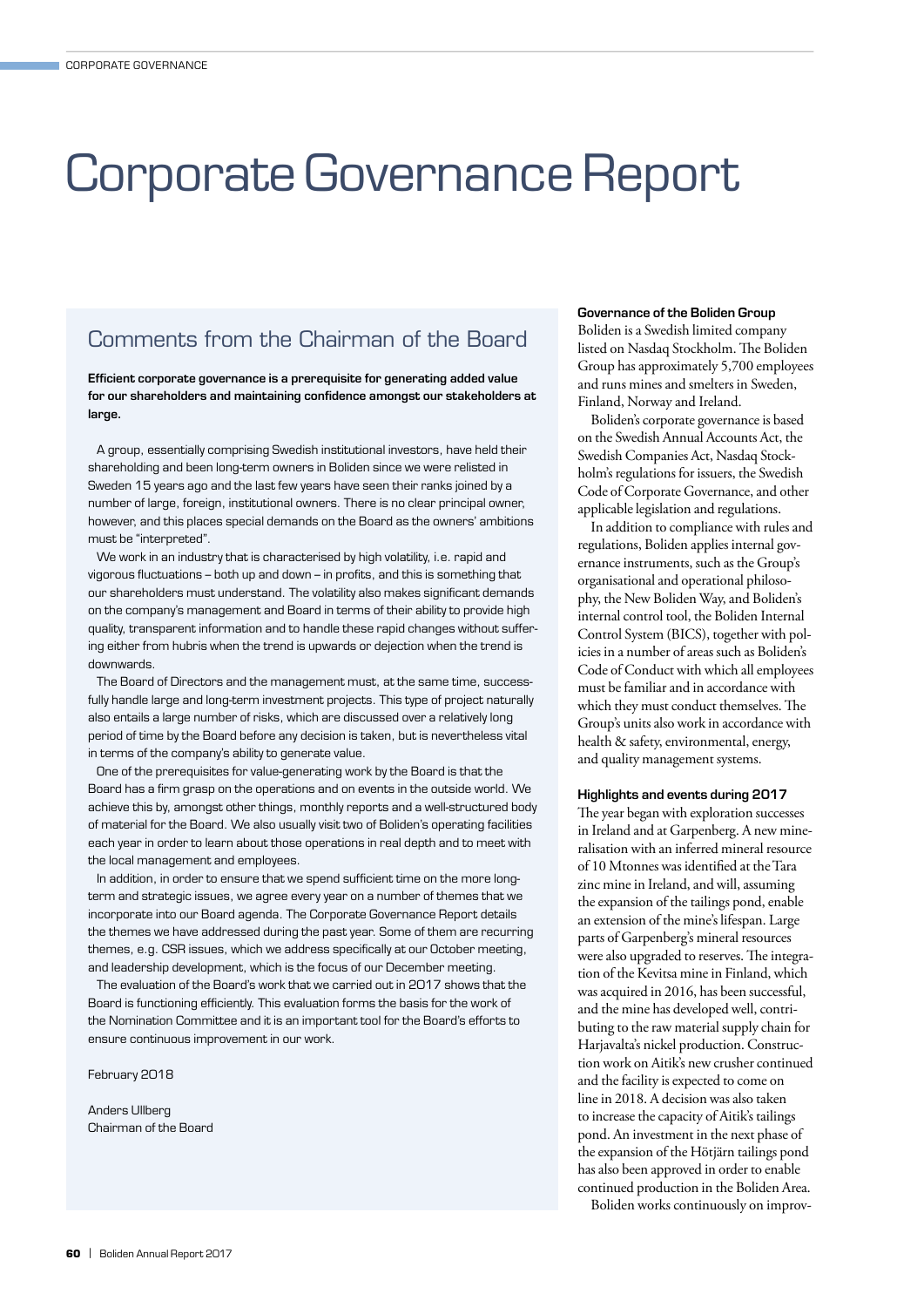CORPORATE GOVERNANCE

#### ing the environmental performance of its units, and to this end, several investments have been approved, including trials and evaluations of electric trucks at Aitik, the dewatering of Kokkola's tailings pond, and a new sulphuric acid plant at Rönnskär with the capacity needed to handle future expansion. Rönnskär is also continuing to work towards completion of the underground storage facility for certain types of waste, and a new silver-zinc separation project has been launched.

On the financial front, a strong cash flow contributed to good current liquidity and a stable capital structure in line with Boliden's financial goals, and has also enabled the faster amortisation of the loan raised for the acquisition of Kevitsa.

The dispute regarding Boliden's deliveries of smelter sludge to Arica in Chile in the 1980s was heard by Skellefteå District Court in the autumn of 2017 in an eight week long hearing. A ruling will be given in March 2018.

### Shareholders and Annual General Meeting

Boliden's biggest shareholders are Swedish and foreign investment funds and institutions. There were a total of 70,416 (69,048) shareholders at the end of the year and the single largest shareholders were Norges Bank and BlackRock. The percentage of foreign ownership fell during the year and was approximately 66% (67) by the end of the year. See pages 54–55 of the Annual Report and Boliden's website for further information on the shareholder structure within Boliden.

Boliden's shareholders exercise their right of decision by submitting proposals to and participating in and voting on the proposals submitted to the Annual General Meeting and any Extraordinary General Meetings. Shareholders may request that a matter be discussed at the Annual General Meeting by submitting a written request to the Board of Directors at the designated time that is sufficiently in advance of the meeting that the matter can be included in the notice convening the

meeting. Shareholders are also welcome to submit enquiries on company issues to the Board and the President, the Auditor and the Remuneration and Audit Committee Chairmen during the General Meeting.

The Annual General Meeting is the company's supreme decision-making body. The duties of the Annual General Meeting include the election of Members of the Board, the Chairman of the Board, and the Nomination Committee. The Annual General Meeting's duties also include the adoption of the Income Statement and Balance Sheet, resolutions on the appropriation of profits and discharge from liability for the Members of the Board and the President of the company, the determination of fees payable to the Members of the Board and to the auditors and the principles governing conditions of employment and remuneration for the President and senior executives, and, where relevant, the amending of Articles of Association and election of auditors.

The Annual General Meetings are regularly held at one of Boliden's facilities in Sweden in order to give the shareholders an insight into the operations. Shareholders are offered the chance of a guided tour of Boliden's mines, concentrators or smelters in conjunction with these meetings in order to deepen their knowledge of the operations and to give them an opportunity to meet with Boliden's employees.

#### The 2017 Annual General Meeting

The 2017 Annual General Meeting was held on 25 April in Aitik's truck workshop. 101,393,489 shares were represented at the Meeting by 1,113 shareholders, either in person or through their proxies. The shares represented comprised just over 37% of the total number of shares. The Meeting was attended by most Members of the Board and members of the Group management, and the auditor.

The Meeting resolved, amongst other things, to re-elect all of the Members of the Board, with the exception of Ulla Litzén, who had declined re-election. Pia Rudengren was elected as a new Member of the

# 27April

Welcome to the 2018 Annual General Meeting! The 2018 Annual General Meeting will be held in Garpenberg on 27 April.

Board. Anders Ullberg was re-elected as the Chairman of the Board. The Meeting further resolved:

- To pay a dividend of SEK 5.25 per share, totalling SEK 1,436 m (899), in accordance with the proposal by the Board of Directors.
- To appoint the following persons as members of the Nomination Committee: Jan Andersson (Swedbank Robur fonder), Lars Erik Forsgårdh, Ola Peter Gjessing (Norges Bank Investment Management), Anders Oscarsson (AMF) and Anders Ullberg (Chairman of the Board).
- To raise the Director's fee to the Chairman of the Board by SEK 175,000 to SEK 1,575,000, to raise the fees to Members who are not Boliden employees by SEK 25,000 to SEK 525,000, and to maintain the fees unchanged to members of the Committees at SEK 190,000 payable to the Chairman of the Audit Committee, SEK 90,000 payable to each of the two other members of the Audit Committee, and SEK 50,000 to each of the two members of the Remuneration Committee, all in accordance with the proposal by the Nomination Committee.
- To elect Deloitte AB as the company's auditors for the period up to and including the next Annual General Meeting, in accordance with the proposal by the Nomination Committee and that auditors' fees shall be payable in accordance with the approved invoices received.

The Annual General Meeting also resolved to approve the proposed principles for remuneration to the Group management whereby the remuneration shall comprise a fixed salary, any variable remuneration, other benefits and pensions. The variable remuneration shall be maximised at 60% of the fixed salary for the President and maximised at 40−50% of the fixed salary for other senior executives and shall be based on results in relation to targets set. The variable remuneration shall not entitle to pensionable income.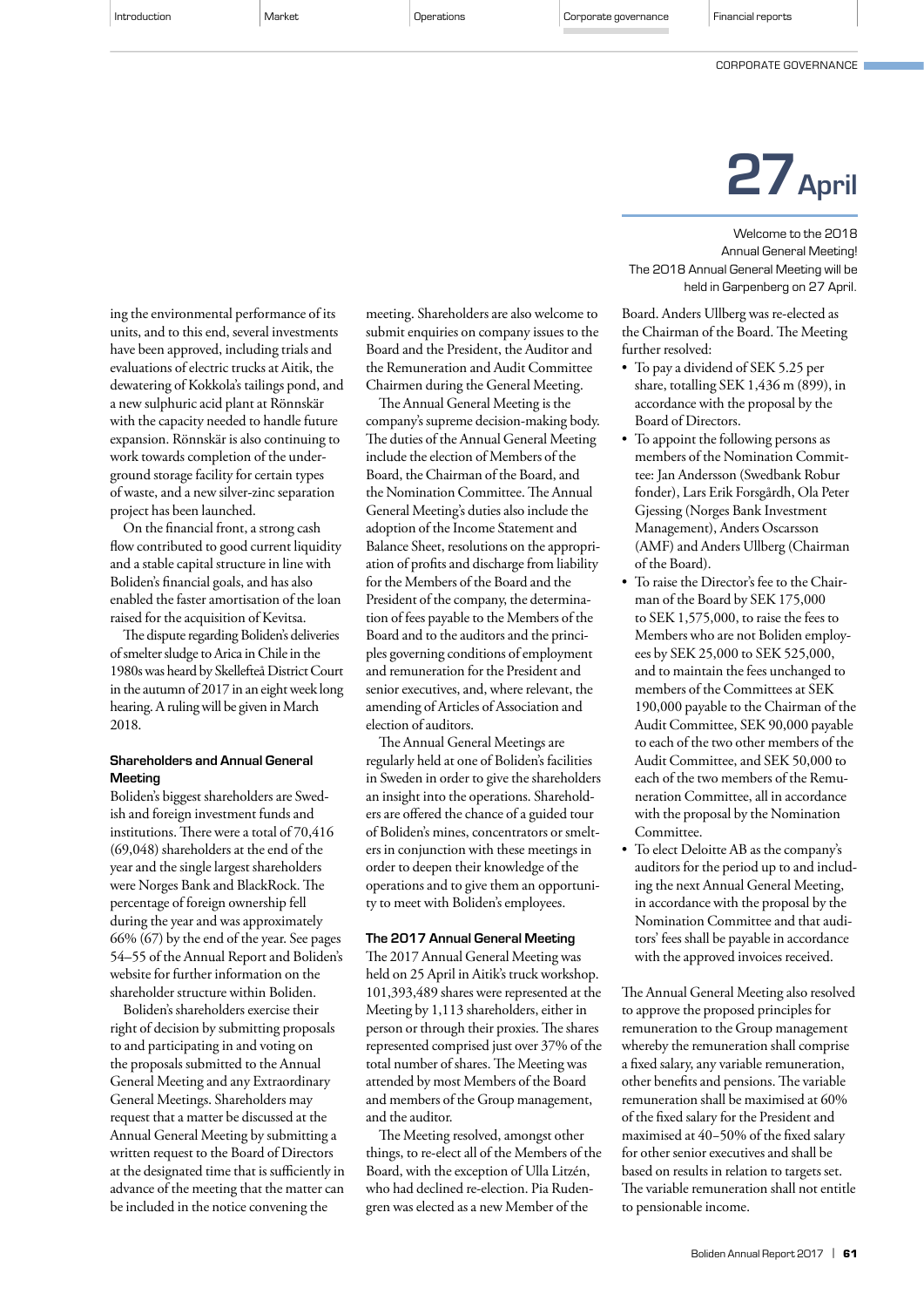#### BOLIDEN'S GOVERNANCE STRUCTURE



The resolutions passed by the 2017 Annual General Meeting are included in the Minutes of the Meeting published on Boliden's website, where the minutes of previous Annual General Meetings are also published.

#### The Nomination Committee

The Nomination Committee represents Boliden's shareholders and is tasked with preparing and presenting proposals for resolutions that Boliden's shareholders vote on at the Annual General Meeting. The proposals relate to the number and election of Board Members, election of the Chairman of the Board, fees payable to members of the Board and its Committees, election of and fees payable to the company's auditors, and to the process and the criteria that shall govern the appointment of the members of the Nomination Committee ahead of the next Annual General Meeting.

The focus of the Nomination Committee's work is on ensuring that the company's Board of Directors comprises Members who, collectively, possess the knowledge and experience that corresponds to the standards that Boliden's shareholders require of the company's most senior governing body. The Chairman of the Board accordingly presents the Nomination Committee with the evaluation conducted of the work of the Board and the individual Members during the past

year as part of the process of drafting proposals for Board Members. The Company President also presents Boliden's operations and future orientation. The Nomination Committee is also afforded the opportunity to meet Members of the Board. The Nomination Committee, assisted by the Audit Committee, also drafts proposals for the election of auditors. Shareholders can submit proposals to the Nomination Committee in accordance with the instructions presented on Boliden's website.

The Annual General Meeting passes resolutions on the principles governing the appointment and duties of the Nomination Committee. The Nomination Committee shall, in accordance with the Instructions for the Nomination Committee, comprise a minimum of five and a maximum of seven members. Five members shall be elected at the Annual General Meeting, of whom three shall represent the biggest shareholders and one the smaller shareholders, and one of whom shall be the Chairman of the Board. The Nomination Committee may, in order better to reflect the shareholder structure in the event of changes in ownership, offer places on the Committee to other larger shareholders. The Nomination Committee appoints its own Chairman and works in the best interests of all shareholders. The members of the Nomination Committee receive no remuneration for their work.

#### The work of the Nomination Committee in 2017

Jan Andersson (Swedbank Robur fonder), Lars Erik Forsgårdh, Ola Peter Gjessing (Norges Bank Investment Management), Anders Oscarsson (AMF) and Anders Ullberg (Chairman of the Board) were elected to the Nomination Committee at the 2017 Annual General Meeting. In November, the Chairman of the Board convened the members of the Committee, at which time the Nomination Committee, in accordance with its mandate and in order to better reflect the shareholder structure, resolved to appoint an additional member, Hans Ek (SEB Investment Management). Jan Andersson was appointed Chairman of the Nomination Committee. The current composition of the Nomination Committee is also shown on Boliden's website. The Nomination Committee has met twice prior to the 2018 Annual General Meeting and has also had telephone contacts with and held meetings with Members of the Board. These contacts afford the Nomination Committee a good opportunity to form an opinion of the way in which the Chairman of the Board and the individual Members of the Board view the work of the Board, of the executive management, and of the way in which they view Boliden's operations and the challenges faced by the company in the next few years.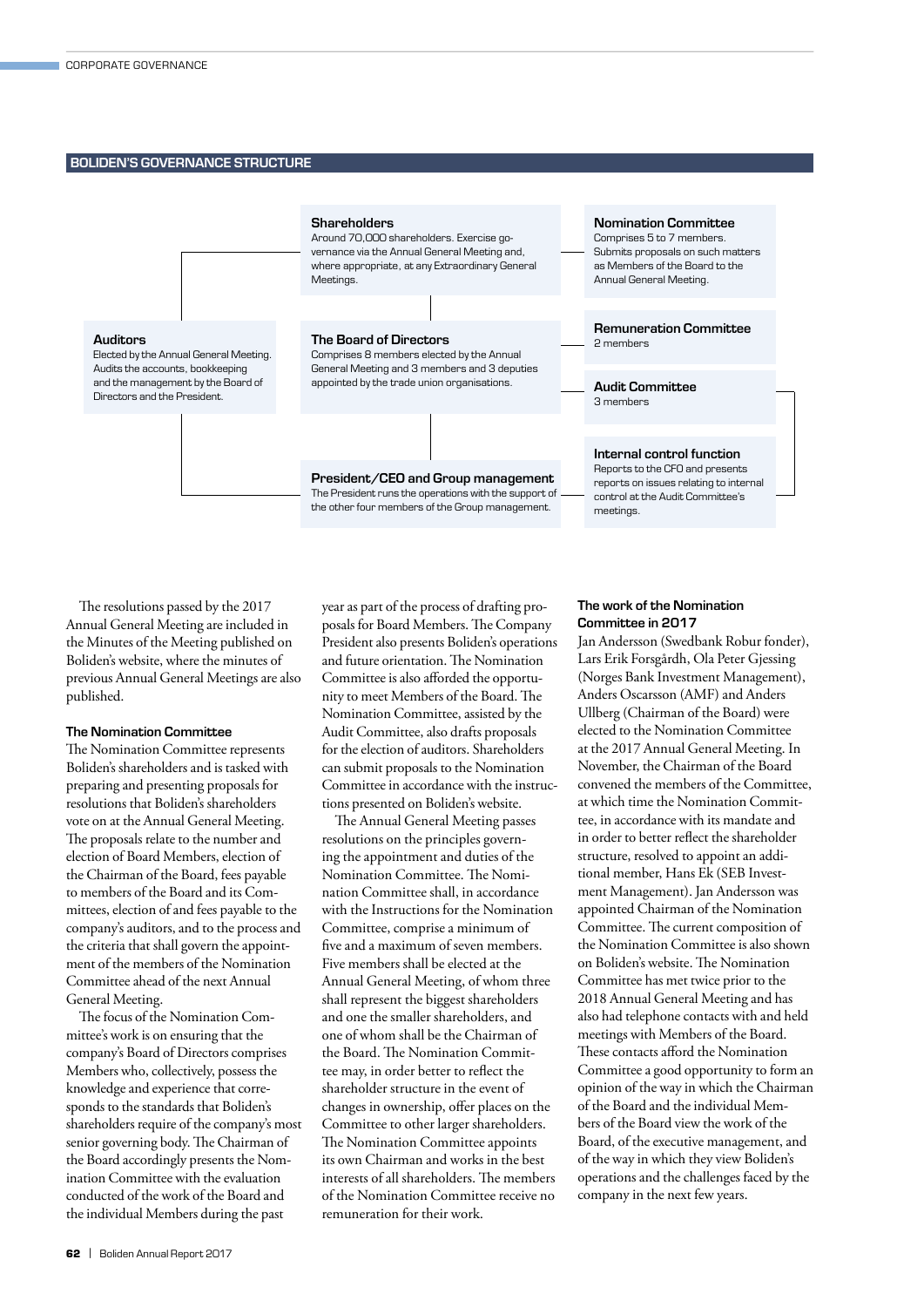In accordance with the provisions of the Code, the Nomination Committee endeavours to ensure an even gender distribution and a Board which – taking account of Boliden's operations, developmental phase, future orientation and overall conditions – provides a fit for purpose composition, with members possessing multifaceted and broad competencies, experiences and backgrounds.

The Nomination Committee's proposals for submission to the 2018 Annual General Meeting will be published in the impending notice convening the Annual General Meeting and on Boliden's website.

#### The Board of Directors

The Board of Directors is appointed by the owners to bear ultimate responsibility for the company's organisation and the management of the company's affairs in the best interests of both Boliden and the shareholders. This shall be done in a sustainable way that entails carefully balanced risk-taking, in order to ensure that the company's long-term developmental trend is a positive one.

The Board of Directors shall, under the provisions of the Articles of Association, comprise a minimum of three and a maximum of ten Members, without Deputy Members, elected by the Annual General Meeting. The company's employees have a statutory entitlement to appoint three Members and three Deputy Members to the Board. The Board of Directors, which is elected for one year at a time, has comprised eight Members elected by the Annual General Meeting and three Members appointed by the trade union organisations. The Board Meetings are attended both by the ordinary Members and by the unions' three Deputy Members. The General Counsel Group Legal Affairs is the Board's Secretary. Boliden's Chief Financial Officer (CFO) also usually attends the Meetings as part of the Group management. Other members of the Group management and other executives also attend and present reports on individual issues as required.

The Board Members elected by the Annual General Meeting are all to be regarded as independent in relation to major shareholders and all, with the exception of the President, are to be regarded as independent in relation to the company and the Group management. The Board consequently complies with the requirements of the Code with regard to independent Members. The Members of

the Board are presented on pages 66–68 and on Boliden's website.

The Board sets the company's financial goals and strategy, appoints and evaluates the President and CEO, and ensures that efficient systems are put in place for following up on and monitoring operations, that the company complies with statutory and regulatory requirements, and that information is published in a correct and transparent manner. The Board adopts a Formal Work Plan every year at the statutory Board Meeting, held after the Annual General Meeting. The Formal Work Plan regulates the work and responsibilities of the Board in greater detail, together with the special duties with which the Chairman of the Board is tasked.

The Chairman of the Board presides over the Board's work and the Board Meetings and establishes an open and constructive dialogue. The Chairman's duties also include monitoring and evaluating the expertise and work of the Board Members and the contribution they make to the Board as a whole. Another important component of the Chairman's work is monitoring the operations through an ongoing dialogue with the President. The Chairman of the Board acts as a discussion party and source of support for the President and ensures implementation of and compliance with the Board's decisions, instructions and directives. Prior to every Board Meeting, the Chairman and the President review the issues to be discussed at the meeting. The supporting documents for the Board's discussion of the issues are sent to the Members one week before each Board Meeting. The division of labour between the Board of Directors and the President is clarified in the written "Instructions to the President" adopted by the Board at the Statutory Board Meeting.

# The Board of Directors' work in 2017

The Board of Directors held 7 meetings in 2017, including the Statutory Board Meeting. A number of the Board Meetings are regularly held at the company's operating units in order to give the Members an increased insight into the operations. In 2017, the Board therefore visited Aitik and Odda.

The Board receives ongoing information on the commercial and financial performance and updates on the fulfilment of the company's sustainability goals in the form of monthly reports and at Board Meetings. Every Board Meeting begins

with a review of the operations, the current safety status and of sustainability issues.

The Board also, at the beginning of the year and in addition to these and other customary operations-related issues, sets a number of themes that it particularly wishes to address during the year in order to create an increased understanding of Boliden's opportunities and challenges from a broader perspective. The acquisition of the Kevitsa nickel and copper mine has resulted in a continued focus on the nickel market. The Board has also discussed such issues during the year as prioritising exploration activities, battery technology, the energy market and India as a potential growth market. Efforts to improve and coordinate safety issues have been the subject of ongoing monitoring and follow up work by the Board. Efficient and appropriate environmental permit processes and reasonable operating conditions (License to Operate) are, in light of the nature of Boliden's business, important issues for the company and its Board, and are the subject of recurring discussions. A related area, namely CSR and business ethics concerns have also been addressed.

 The Chairman ensures that the Board and its work are evaluated annually and that the results of the evaluation are conveyed to the Nomination Committee. The evaluation is carried out by the Board itself under the guidance of the Chairman or with the help of an independent consultant. The 2017 evaluation was a self-assessment during which the Members answered a number of questions in writing on a range of different subjects.

#### The Committees

The overall responsibility of the Board of Directors cannot be delegated but the Board may, within itself, set up committees which prepare issues within their respective spheres. The Board has, accordingly and as in previous years, set up an Audit Committee and a Remuneration Committee in 2017. The Committees' members are appointed at the Board Meeting following the election held after the Annual General Meeting and their work is governed by the Committees' formal work plans and instructions.

#### The Audit Committee

The Audit Committee prepares a number of issues for consideration by the Board and thereby supports the Board in its endeavours to fulfil its responsibilities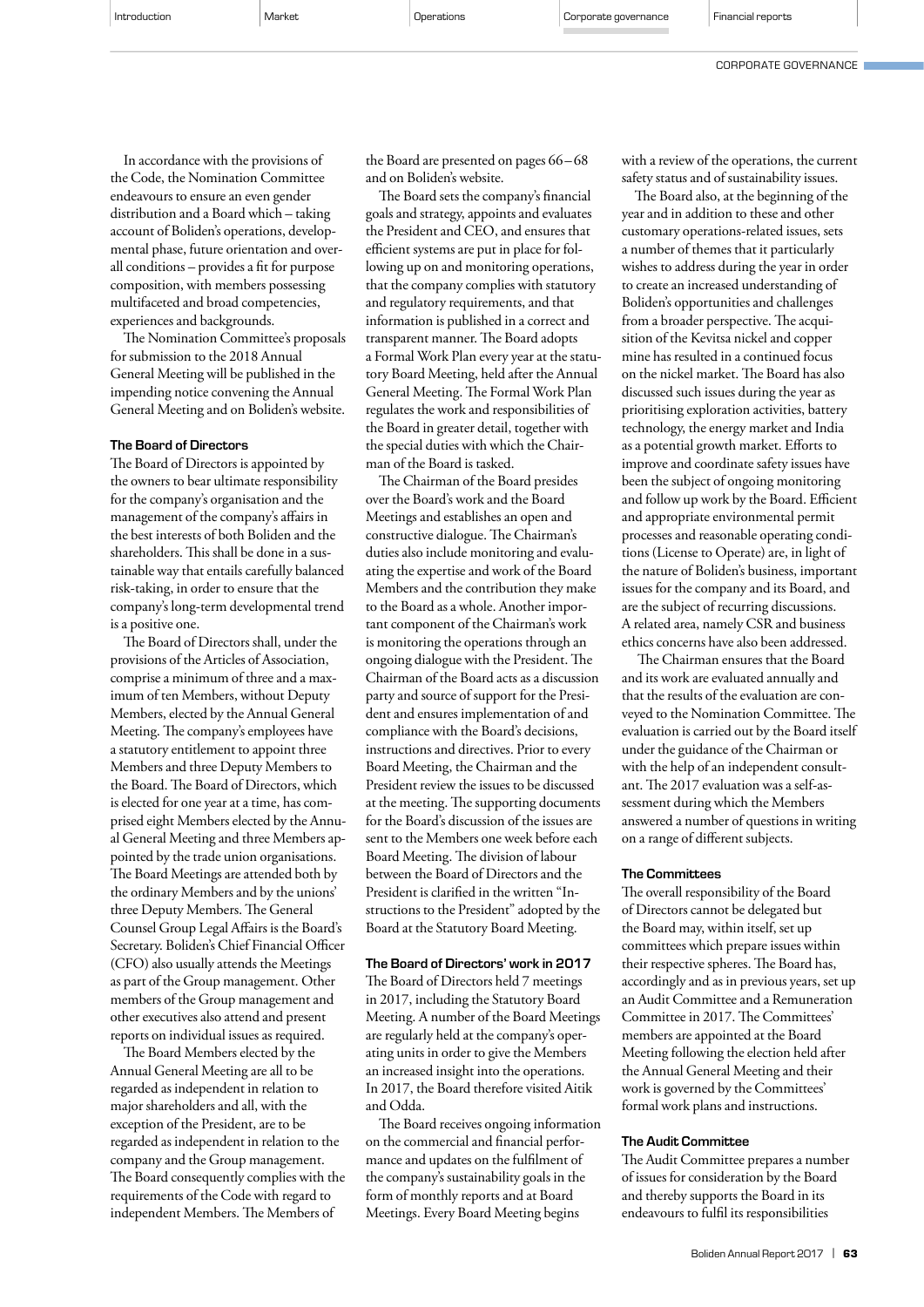#### THE BOARD OF DIRECTORS' WORK IN 2017

Recurring business: Sustainability and health & safety issues, operational review, investments, cost accounting, and theme items. The main matters on the agenda at Board Meetings in 2017 are shown below:

**January: Extraordinary Board Meeting by** reason of a decision to make an investment at Tara.

February: Review of the Year-End Report, the Annual Report, the Audit Report, mineral reserves and mineral resources and matters for submission to the Annual General Meeting. In-depth examinations of the exploration strategy and battery technology.

#### April (AGM and Statutory Meeting):

Q1 Interim Report, License to operate and public affairs, structural transactions, review of purchasing issues and cost trends, investment in IT system, and a meeting between the Board of Directors and auditors in the absence of the management. Annual General Meeting and the Statutory Board Meeting.

July: Q2 Interim Report and review of the Audit Report, energy issues, strategic orientation for Business Area Mines.

October: Q3 Interim Report, strategic orientation for Business Area Smelters, the nickel market, India, risks relating to permit hearings and metal substitution, disputes status, follow-up on the New Boliden Way and Corporate Responsibility (CR).

December: Review of strategy, budget and business plan, managerial and Board Member evaluation and refinancing issues.

within the areas of auditing and internal control and with assuring the quality of Boliden's financial reporting. Boliden has an internal control function whose work involves mapping risk areas and following up on work in identified areas, amongst other things. The Committee also oversees the procurement of services from the company's auditors in addition to the actual auditing services and procures auditing services jointly with the Nomination Committee, as necessary. The Audit Committee meets before the publication of every financial report, and as necessary.

As of the 2017 AGM, the Audit Committee comprises Pia Rudengren, (Chairwoman), Tom Erixon and Anders Ullberg. The Committee members have specialist competence, experience of and interest in financial and accounting issues – see Directorships and previous positions, pages 66–67. The Committee's meetings are also attended by Boliden's CFO and the Director of Internal Control. The Committee met five times in 2017. Special attention was paid during the year to internal controls, IT security, and accounting principles. The Committee works on the basis of a set of "Instructions for the Audit Committee" adopted every year by the Board of Directors and reports back to the Board on the results of its work.

#### The Remuneration Committee

The Remuneration Committee submits proposals for resolution by the Board regarding salary and other terms of employment for the President, and follows up on and evaluates programmes for variable remuneration for the management. The Committee also approves proposals regarding salaries and other terms of employment for the Group management, as proposed by the President. The Remuneration Committee is, furthermore, tasked with submitting proposals regarding remuneration principles for the President and Group management – proposals which are then submitted by the Board to the Annual General Meeting for resolution. The application of the guidelines and relevant remuneration structures and levels within the company is also followed up by the Committee and the results of this evaluation are published on the company's website. See Note 3 for an account of the remuneration paid to the Group management.

The Remuneration Committee works on the basis of a set of "Instructions for the Remuneration Committee" adopted every year by the Board of Directors and reports back to the Board on the results of its work. The Remuneration Committee comprises Anders Ullberg (Committee Chairman), and Mikael G:son Löw. The Committee has held two meetings during the year and has also had telephone contacts on a number of occasions.

### The President and Group management

The President has ultimate responsibility for Boliden's strategic orientation and for ensuring the compliance with and implementation of the Board of Directors' decisions, and for ensuring that risk management, steering, systems, organisation and processes are all of a satisfactory standard. The President is supported in his work by the Group's management team which, in addition to the President, comprises the SVPs for Boliden's two Business Areas, Mines and Smelters, the CFO, and the SVP Corporate Responsibility (CR). The Group management meets once a month to follow up on operations and to discuss Group-wide issues, and to draw up proposals for strategic plans, business plans, and budgets that the President submits to the Board of Directors for their consideration. The areas addressed by the Board have largely reflected the work of the Group management during the year. The Group management also holds two meetings every year on strategy planning. The Group management, together with the management of the respective Business Areas, also meet six times a year to review Business Area-specific issues including a review of budgets and operations. For large scale projects, relevant parts of the Group management form special steering groups, together with project managers and other stakeholders, and meet regularly. The Group management also meets with the company's employee representative Board Members and their deputies ahead of every Board Meeting, at which time the Board Meeting agenda and other topical issues are discussed. See page 68 for a presentation of the Group management team.

#### Business management

Management by the Board goes through a chain of command from the President and the Group management to the operating units. Boliden has an organisation in which responsibilities and authority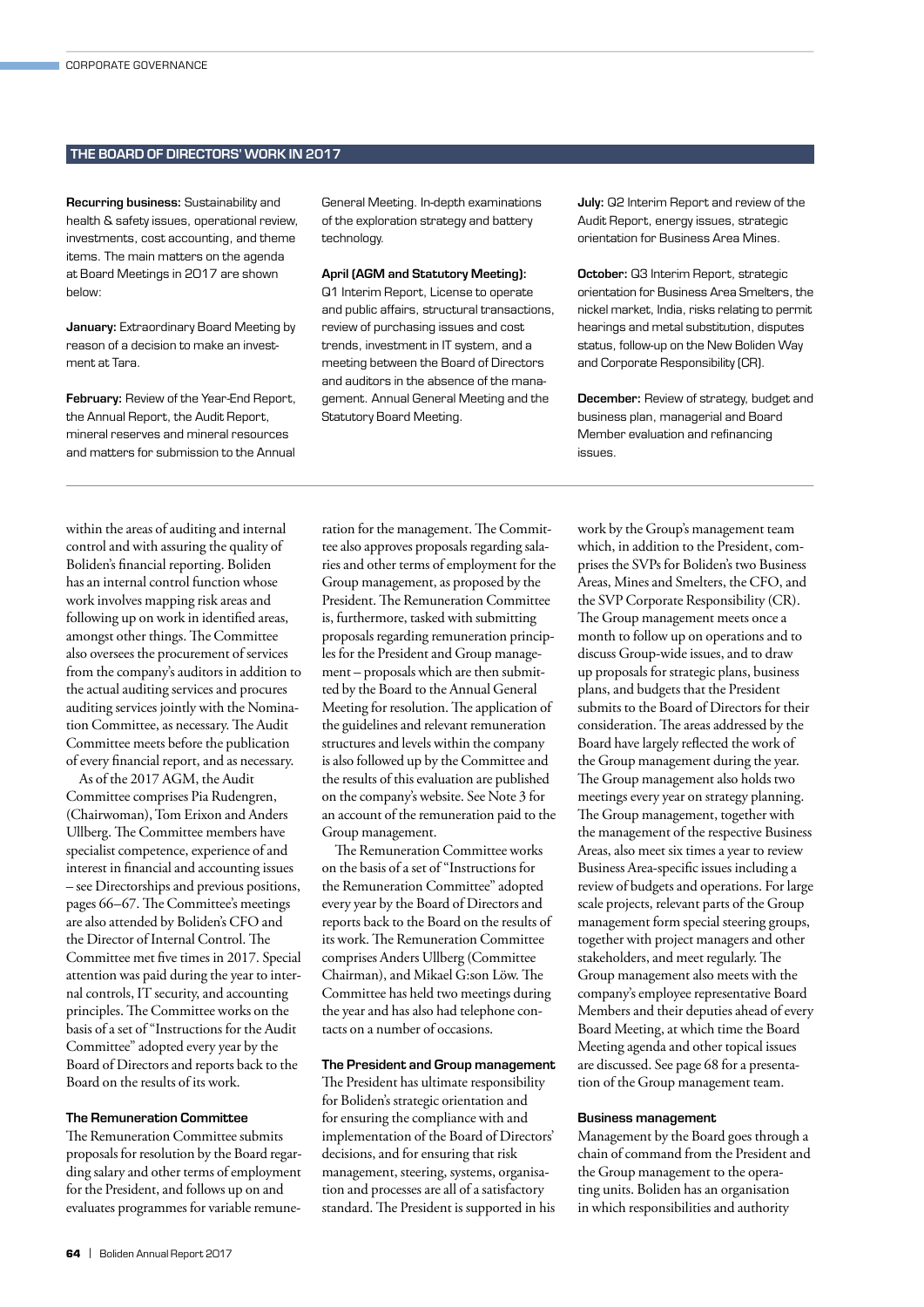CORPORATE GOVERNANCE

are delegated within clear frameworks. These frameworks are defined by Boliden's steering documents, budget and strategic plan. The steering documents, which are available on Boliden's internal web site and which comprise the internal framework required for effective management, include the Financial Policy, the Code of Conduct, the Anti-Corruption Policy, the Competition Law Policy, the Communications Policy, the Environmental Policy, the Health & Safety Policy, the Insider Trading Policy, and documentation on sanctions control, delegation and decision-making.

#### Sustainability governance in Boliden

Sustainability issues are an integral part of Boliden's operations and the work is conducted from the starting point of the most operationally critical issues. Sustainability issues are discussed at every management group and Board meeting, as is the case at the local management group meetings. One member of the Group management works primarily, furthermore, with CR issues. The day-to-day responsibility is decentralised to the respective units. Central sustainability, environmental, energy and HR functions follow up on the units' work and are responsible for creating a structure and orientation for the work.

The sustainability issues identified by Boliden as material are linked to Boliden's budget and strategy. Factors that form the basis for the prioritisation include Boliden's operations and their impact on people and the environment, the way in which work on these issues can support the operations, expectations of Boliden from internal and external stakeholders, risks and opportunities, external factors, and applicable regulations. The challenges that will be prioritised change over time and are, therefore, regularly reviewed – usually once every year. It is the responsibility of the various controlling parties within the Group to set local goals with regard to the overall issues. In 2013, Boliden set new goals in the sustainability sphere that will apply until 2018, inclusive – see pages 10−11 of the Annual Report.

Boliden's environmental work is value-based, which means that measures are approved not solely on the basis of official requirements, but on the basis of what can be done to improve the environment at the operational sites. This means that investments that yield a substantial environmental benefit for the amount invested are approved and implemented,

independently of external requirements or charges. Investments have, consequently, been approved with regard to, amongst other things, evaluating a change to electric trucks at Aitik, dewatering of Kokkola's tailings pond, and a new sulphuric acid plant at Rönnskär. Work continues on the underground storage facility at Rönnskär, where certain types of waste will be stored.

Viewed over a longer perspective, Boliden's long-term health and safety work has failed to yield the desired result, namely a downwards accident trend. The accident frequency is consistently at a level which is high in comparison to international industry figures, and decisions have consequently been made for further measures in addition to those already initiated. These further measures are, in part, of a technical nature and aim to raise the physical standard and quality of the workplaces, e.g. by separating pedestrians and vehicle traffic, improving signposting and reviewing parking regulations. The measures taken over recent years relating to managerial development that aims to create wider ranging employee commitment, and thereby improved safety culture, continue unabated, and also involve contractors and business partners. Furthermore, a number of investments focusing on the work environment have been approved during the year, including the separation of plastics at Bergsöe. The work environment activities are, in common with the environmental work, value-based, and investments are approved on the basis of risk analyses as well as of mandatory laws and regulations. Boliden also imposes stringent demands on its business partners with regard to respect for, and compliance with, applicable health and safety directives and regulations. Business partners are investigated, selected, and evaluated on the basis of these issues, amongst others.

Efficient and appropriate licensing processes and reasonable operating conditions are, in the light of the nature of Boliden's operations, important issues for the company. Boliden works actively with industry organisations to monitor and promote the interests of the mining industry.

As of 2017, the Sustainability Report is included in the Annual Report. As in previous years, a GRI Report, which is subject to an external review by auditors, is published separately. This review aims, amongst other things, to underline the importance of the sustainability work to Boliden and

to further reinforce the confidence of the market and other stakeholders in the work conducted by the company in this respect.

Matters of business ethics are constantly topical and an area with which the company actively works. During the year, Boliden prioritised a review of the business partner evaluation process and conducting an implementation project relating to the impending General Data Protection Regulation (GDPR). Boliden has also strengthened its work with sanctions compliance and implemented new tools for sanctions monitoring, which are included in the evaluation of business partners. Boliden has a whistle blower function to facilitate the reporting of suspected cases of impropriety. New steering documents in the anti-corruption sphere have been produced during the year. Implementation and rolling out of the updated material and regulations will begin during early 2018 using the web and physical meetings.

#### **Auditors**

The external auditor conducts independent audits of Boliden's accounts in order to ensure that they provide a correct, fair and comprehensive picture of the company's position and results. The auditor also reviews the management by the Board of Directors and the President and presents his/her observations to the Board in the absence of the management. The auditor has been in contact with the Group management in 2017 in conjunction with audits or issues arising. The auditor is a regular attendee at the Audit Committee's meetings and has also met with the Board in the absence of the management on one occasion in 2017. The auditor also reports to the shareholders at the Annual General Meeting.

The accounting firm of Deloitte AB was elected at the 2017 Annual General Meeting to serve as the company's auditors until the conclusion of the 2018 Annual General Meeting. Authorised Public Accountant, Jan Berntsson, is the auditor in charge. He is a partner in and CEO of Deloitte Sweden and his other audit engagements include Kinnevik. Remuneration to the company's auditors is payable in accordance with the approved invoices. See Note 4 for information on remuneration disbursed in 2017.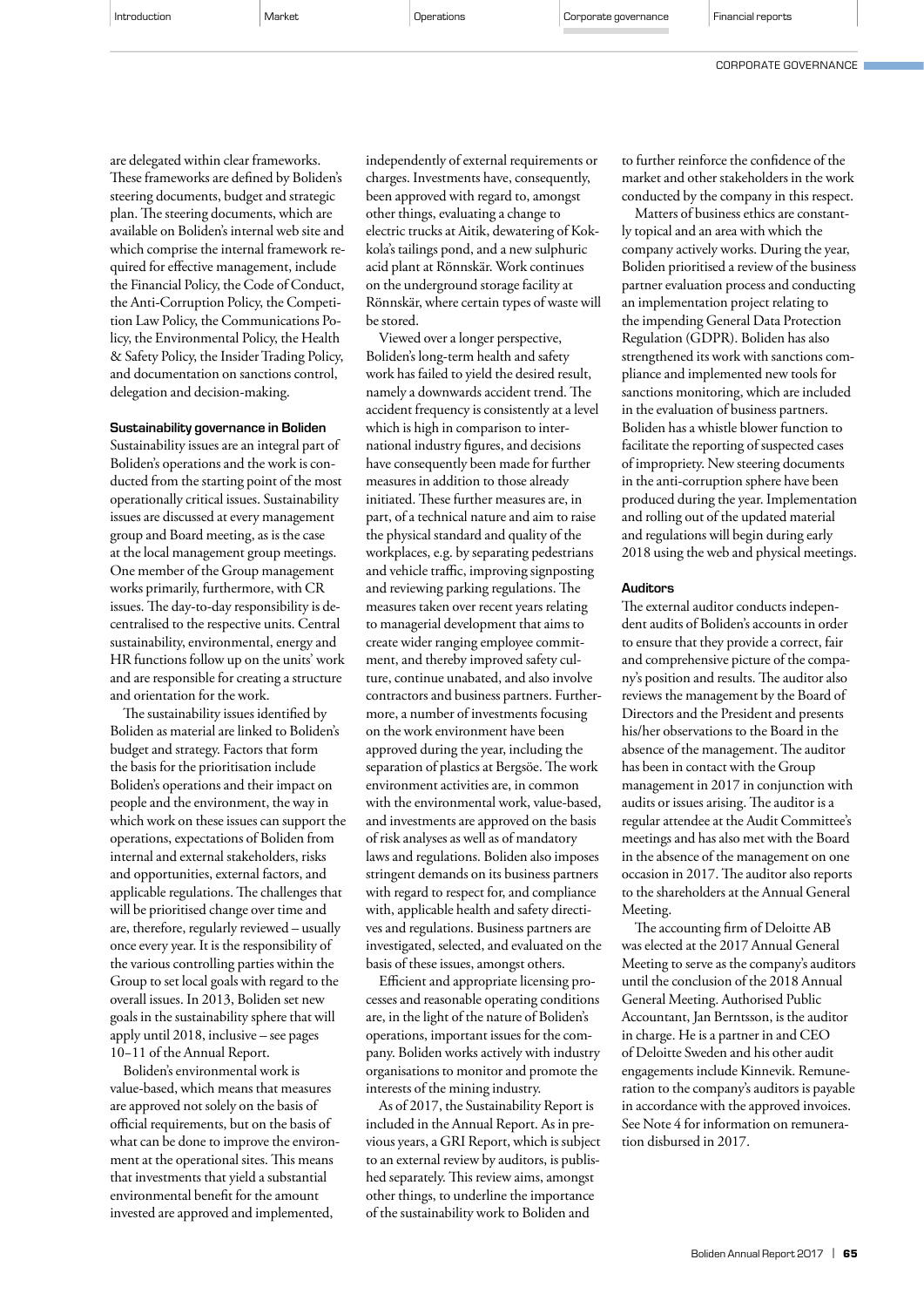## THE BOARD OF DIRECTORS



| Name                                              | <b>Anders Ullberg</b><br>Chairman of the Board                                                                                                                                                                                                                                                    |                                     | <b>Marie Berglund</b><br>Member of the Board                                                                                                                                                                                                           | <b>Tom Erixon</b><br>Member of the Board                                                                                          | <b>Lennart Evrell</b><br>Member of the Board                                                                                                                                                  |
|---------------------------------------------------|---------------------------------------------------------------------------------------------------------------------------------------------------------------------------------------------------------------------------------------------------------------------------------------------------|-------------------------------------|--------------------------------------------------------------------------------------------------------------------------------------------------------------------------------------------------------------------------------------------------------|-----------------------------------------------------------------------------------------------------------------------------------|-----------------------------------------------------------------------------------------------------------------------------------------------------------------------------------------------|
| Position                                          | $\overline{\phantom{a}}$                                                                                                                                                                                                                                                                          |                                     | Vice President, Raw Materials<br>and Environment, NCC Industry                                                                                                                                                                                         | President & CEO, Alfa Laval                                                                                                       | President & CEO of Boliden                                                                                                                                                                    |
| Education                                         | M.Sc. Economics                                                                                                                                                                                                                                                                                   |                                     | M.Sc. Biology                                                                                                                                                                                                                                          | LL.B. MBA                                                                                                                         | M.Sc. Engineering, Economics                                                                                                                                                                  |
| Elected                                           | 2005                                                                                                                                                                                                                                                                                              |                                     | 2003                                                                                                                                                                                                                                                   | 2013                                                                                                                              | 2008                                                                                                                                                                                          |
| Born                                              | 1946                                                                                                                                                                                                                                                                                              |                                     | 1958                                                                                                                                                                                                                                                   | 1960                                                                                                                              | 1954                                                                                                                                                                                          |
| <b>Directorships</b>                              | Chairman of the Boards of<br>Eneqvist Consulting and Studsvik.<br>Member of the Boards of Atlas<br>Copco, Beijer Alma, Epiroc and<br>Valedo Partners. Chairman of the<br>Swedish Financial Reporting Bo-<br>ard, and Member of the Board of<br>the European Financial Reporting<br>Advisory Group |                                     | Chairman of the Board of<br>Eurocon Consulting. Member of<br>the Boards of Baltic Sea 2020,<br>the Water Delegation of the<br>Gulf of Bothnia's Water District.<br>and the Advisory Council of the<br>County Administrative Board of<br>Västernorrland |                                                                                                                                   | Chairman of the Board of the<br>Employers' Association of the<br>Swedish Mining Industry.<br>Member of the Boards of Epiroc,<br>SCA, SveMin, and the Confedera-<br>tion of Swedish Enterprise |
| Previous positions                                | CFO of Svenska Varv, CFO,<br><b>Executive Vice</b><br>President, and President and<br>CEO of SSAB                                                                                                                                                                                                 |                                     | Group Ecologist in the former<br>MoDo Group, Environmental<br>Manager of Botniabanan AB, Pre-<br>sident of BioEndev (consultant)                                                                                                                       | Managing partner Boston Consul-<br>ting Group, a variety of senior<br>positions within Sandvik, and<br>President and CEO of Ovako | President & CEO of Sapa and<br>Munters, and a variety of senior<br>positions within ASEA, Atlas<br>Copco and Sphinx Gustavsberg                                                               |
| Number of shares <sup>1)</sup>                    | 45,000                                                                                                                                                                                                                                                                                            |                                     | 1.250                                                                                                                                                                                                                                                  | 6.900                                                                                                                             | 43.435                                                                                                                                                                                        |
| <b>Meetings attended</b>                          | 7 of 7                                                                                                                                                                                                                                                                                            |                                     | 6 of 7                                                                                                                                                                                                                                                 | 7 of 7                                                                                                                            | 7 of 7                                                                                                                                                                                        |
| Committee work<br>(present)                       | Audit<br>Committee<br>5 of 5                                                                                                                                                                                                                                                                      | Remuneration<br>Committee<br>2 of 2 | $\equiv$                                                                                                                                                                                                                                               | Audit Committee<br>5 of 5                                                                                                         | $\equiv$                                                                                                                                                                                      |
| Director's fees. SEK                              | 1,575,000                                                                                                                                                                                                                                                                                         |                                     | 525,000                                                                                                                                                                                                                                                | 525,000                                                                                                                           | $\overline{\phantom{0}}$                                                                                                                                                                      |
| <b>Committee fees, SEK</b>                        | 90,000                                                                                                                                                                                                                                                                                            | 50,000                              | -                                                                                                                                                                                                                                                      | 90,000                                                                                                                            | $\overline{\phantom{0}}$                                                                                                                                                                      |
| <b>Combined fees</b>                              | 1,715,000                                                                                                                                                                                                                                                                                         |                                     | 525,000                                                                                                                                                                                                                                                | 615,000                                                                                                                           | $\overline{\phantom{a}}$                                                                                                                                                                      |
| Independent from<br>the company and<br>management | Yes                                                                                                                                                                                                                                                                                               |                                     | Yes                                                                                                                                                                                                                                                    | Yes                                                                                                                               | No                                                                                                                                                                                            |
| Independent from<br>maior shareholders            | Yes                                                                                                                                                                                                                                                                                               |                                     | Yes                                                                                                                                                                                                                                                    | Yes                                                                                                                               | Yes                                                                                                                                                                                           |



| Name                           | Peter Baltzari<br>Employee Representative                                                                                    | Marie Holmberg<br>Employee Representative                                                                                                         | Kenneth Ståhl<br>Employee Representative                                                                                                                                |
|--------------------------------|------------------------------------------------------------------------------------------------------------------------------|---------------------------------------------------------------------------------------------------------------------------------------------------|-------------------------------------------------------------------------------------------------------------------------------------------------------------------------|
| Position                       | Member of the Board since<br>2017, Representative in<br>Boliden's Group Council, Deputy<br>Member of the Board since<br>2014 | Member of the Board since 2008.<br>Deputy Member of the Board<br>2005-2008, Representative<br>of the Swedish Association of<br>Graduate Engineers | Member of the Board since 2014.<br>Process operator, Representative<br>of IF Metall (the Swedish Metal-<br>workers' Union), Chairman of the<br>IF Metall Bergsöe branch |
| Elected                        | 2014                                                                                                                         | 2008                                                                                                                                              | 2014                                                                                                                                                                    |
| <b>Born</b>                    | 1953                                                                                                                         | 1963                                                                                                                                              | 1973                                                                                                                                                                    |
| Number of shares <sup>1)</sup> | 1.424                                                                                                                        | 50                                                                                                                                                | O                                                                                                                                                                       |
| Meetings attended              | 6 of 7                                                                                                                       | 7 of 7                                                                                                                                            | 7 of 7                                                                                                                                                                  |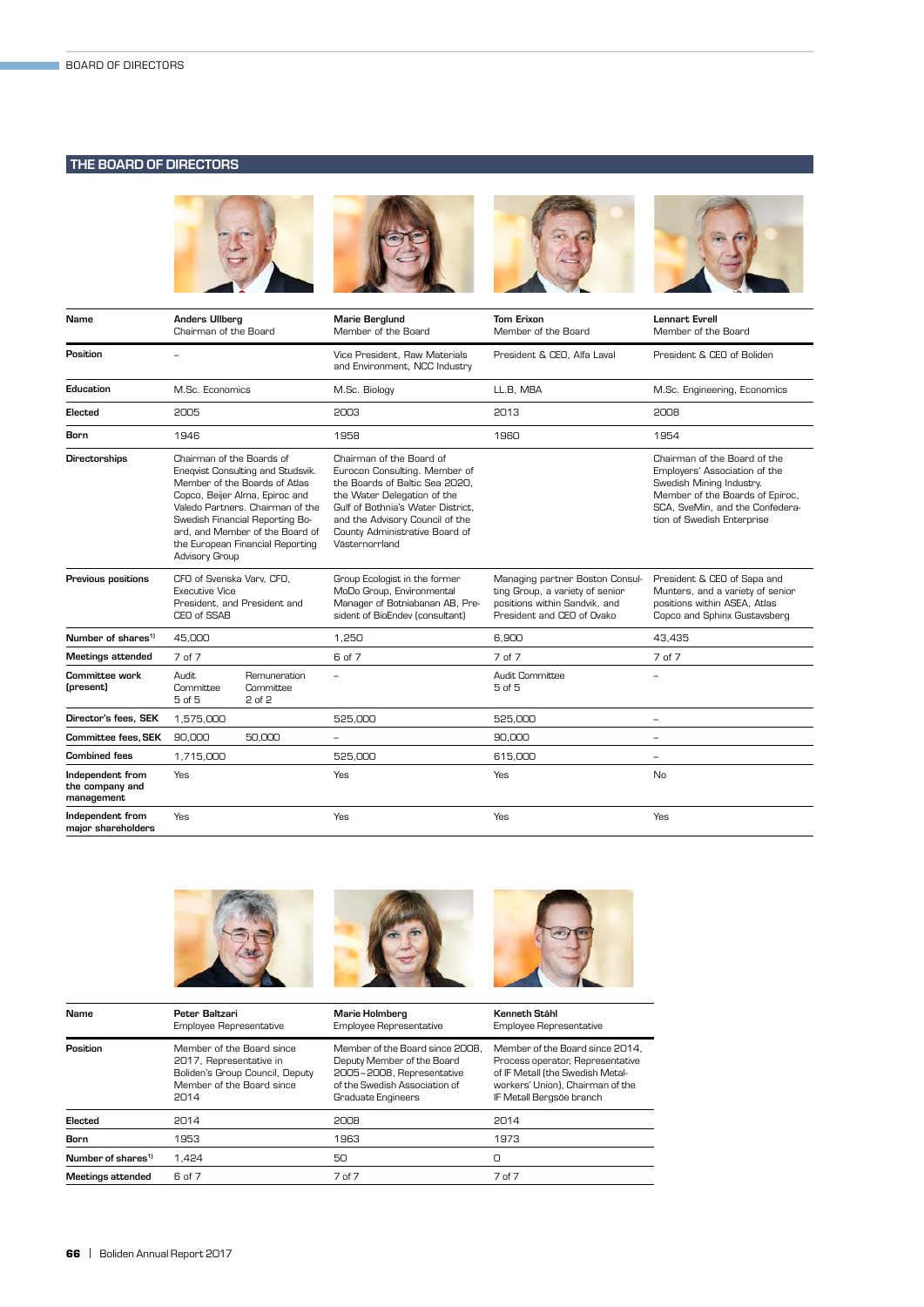| Introduction |  |
|--------------|--|
|              |  |

BOARD OF DIRECTORS

# THE BOARD OF DIRECTORS



| Name                                              | Michael G:son Löw<br>Member of the Board                                                                                                                                                                                                                                                                                                          | <b>Elisabeth Nilsson</b><br>Member of the Board                                                                                                       | Pia Rudengren<br>Member of the Board                                                                                            | Pekka Vauramo<br>Member of the Board                                                                                                                        |
|---------------------------------------------------|---------------------------------------------------------------------------------------------------------------------------------------------------------------------------------------------------------------------------------------------------------------------------------------------------------------------------------------------------|-------------------------------------------------------------------------------------------------------------------------------------------------------|---------------------------------------------------------------------------------------------------------------------------------|-------------------------------------------------------------------------------------------------------------------------------------------------------------|
| Position                                          | $\equiv$                                                                                                                                                                                                                                                                                                                                          | The County Governor of<br>the County of Östergötland                                                                                                  | ÷.                                                                                                                              | President & CEO, Finnair                                                                                                                                    |
| Education                                         | M.Sc. Economics                                                                                                                                                                                                                                                                                                                                   | M.Sc. Engineering                                                                                                                                     | M.Sc. Economics                                                                                                                 | M.Sc. Engineering                                                                                                                                           |
| Elected                                           | 2010                                                                                                                                                                                                                                                                                                                                              | 2015                                                                                                                                                  | 2017                                                                                                                            | 2016                                                                                                                                                        |
| Born                                              | 1951                                                                                                                                                                                                                                                                                                                                              | 1953                                                                                                                                                  | 1965                                                                                                                            | 1957                                                                                                                                                        |
| Directorships                                     | Chairman of the Boards of Recond-<br>Oil. Member of the Boards of<br>Concordia Maritime, Preem, Stena<br>Bulk, and AP Sten Sweden. Deputy<br>Chairman of the Boards of the<br>Swedish Chamber of Commerce<br>for Russia & CIS, and the Swedish<br>Association for Energy Economics.<br>Member of Royal Swedish Academy<br>of Engineering Sciences | Chairman of the Board of<br>Göta Kanalbolaget.<br>Member of the Board of EKN,<br>member of Skandia's council                                          | Chairman of the Board of Social<br>Initiative.<br>Member of the Boards of Duni.<br>WeMind, Academedia, KappAhl<br>and Tikkurila | Chairman of the Board of Palta<br><b>(Finland's Service Sector)</b><br>Employers).<br>Member of the Boards of<br>Ilmarinen, Glaston Plc and I.S.<br>Mäkinen |
| Previous positions                                | A variety of senior positions<br>within Conoco Inc. in Stockholm.<br>Houston, Copenhagen, Bangkok,<br>Praque, and London. President &<br>CEO of Preem                                                                                                                                                                                             | CEO of Jernkontoret (the Swedish<br>Steel Producers' Association) and<br>a variety of senior positions within<br>the SSAB Group. CEO of SSAB<br>Merox | CFO of Investor and Vice Presi-<br>dent of W Capital Management                                                                 | A variety of senior positions<br>within Sandvik Mining and<br>Cargotec                                                                                      |
| Number of shares <sup>1)</sup>                    | 100                                                                                                                                                                                                                                                                                                                                               | 200                                                                                                                                                   | 0                                                                                                                               | 1,000                                                                                                                                                       |
| <b>Meetings attended</b>                          | 7 of 7                                                                                                                                                                                                                                                                                                                                            | 7 of 7                                                                                                                                                | 4nf4                                                                                                                            | 5 of 7                                                                                                                                                      |
| Committee work<br>(present)                       | Remuneration Committee<br>2 of 2                                                                                                                                                                                                                                                                                                                  | $\sim$                                                                                                                                                | Audit Committee<br>(3 of 3)                                                                                                     | $\overline{\phantom{0}}$                                                                                                                                    |
| Director's fees, SEK                              | 525,000                                                                                                                                                                                                                                                                                                                                           | 525,000                                                                                                                                               | 525,000                                                                                                                         | 525,000                                                                                                                                                     |
| Committee fees, SEK                               | 50,000                                                                                                                                                                                                                                                                                                                                            | $\overline{\phantom{a}}$                                                                                                                              | 190,000                                                                                                                         | ÷,                                                                                                                                                          |
| <b>Combined fees</b>                              | 575,000                                                                                                                                                                                                                                                                                                                                           | 525.000                                                                                                                                               | 715,000                                                                                                                         | 525.000                                                                                                                                                     |
| Independent from<br>the company and<br>management | <b>Yes</b>                                                                                                                                                                                                                                                                                                                                        | Yes                                                                                                                                                   | Yes                                                                                                                             | Yes                                                                                                                                                         |
| Independent from<br>major shareholders            | Yes                                                                                                                                                                                                                                                                                                                                               | Yes                                                                                                                                                   | Yes                                                                                                                             | Yes                                                                                                                                                         |



| Name                           | Lars Engström<br><b>Employee Representative</b>                                                                                                                                                                                                              | Ola Holmström<br>Employee Representative                                                                                                                                                                                       | Jussi Lehtinen<br>Employee Representative                                                                                |
|--------------------------------|--------------------------------------------------------------------------------------------------------------------------------------------------------------------------------------------------------------------------------------------------------------|--------------------------------------------------------------------------------------------------------------------------------------------------------------------------------------------------------------------------------|--------------------------------------------------------------------------------------------------------------------------|
| Position                       | Deputy Member of the Board since<br>2015, Representative of the Unio-<br>nen trade union, Deputy Chairman<br>of the Unionen Boliden office bran-<br>ch. Member of Boliden's Council for<br>Negotiation and Cooperation as well<br>as Boliden's Group Council | Deputy Member of the Board<br>since 2017, Representative of IF<br>Metall (the Swedish Metalworkers'<br>Union). Chairman of the IF Metall<br>Kristineberg branch, FSG (Trade<br>union cooperation), Boliden's Group<br>Council) | Deputy Member of the Board<br>since 2016, Representative of<br>the Trade Union Pro, Production<br>engineer at Harjavalta |
| Elected                        | 2015                                                                                                                                                                                                                                                         | 2017                                                                                                                                                                                                                           | 2016                                                                                                                     |
| Born                           | 1966                                                                                                                                                                                                                                                         | 1965                                                                                                                                                                                                                           | 1978                                                                                                                     |
| Number of shares <sup>1)</sup> | 174                                                                                                                                                                                                                                                          | 170                                                                                                                                                                                                                            | O                                                                                                                        |
| <b>Meetings attended</b>       | 7 av 7                                                                                                                                                                                                                                                       | $4$ av $4$                                                                                                                                                                                                                     | 7 av 7                                                                                                                   |

1) Own holdings and those of related legal or natural persons, on 31 December 2017.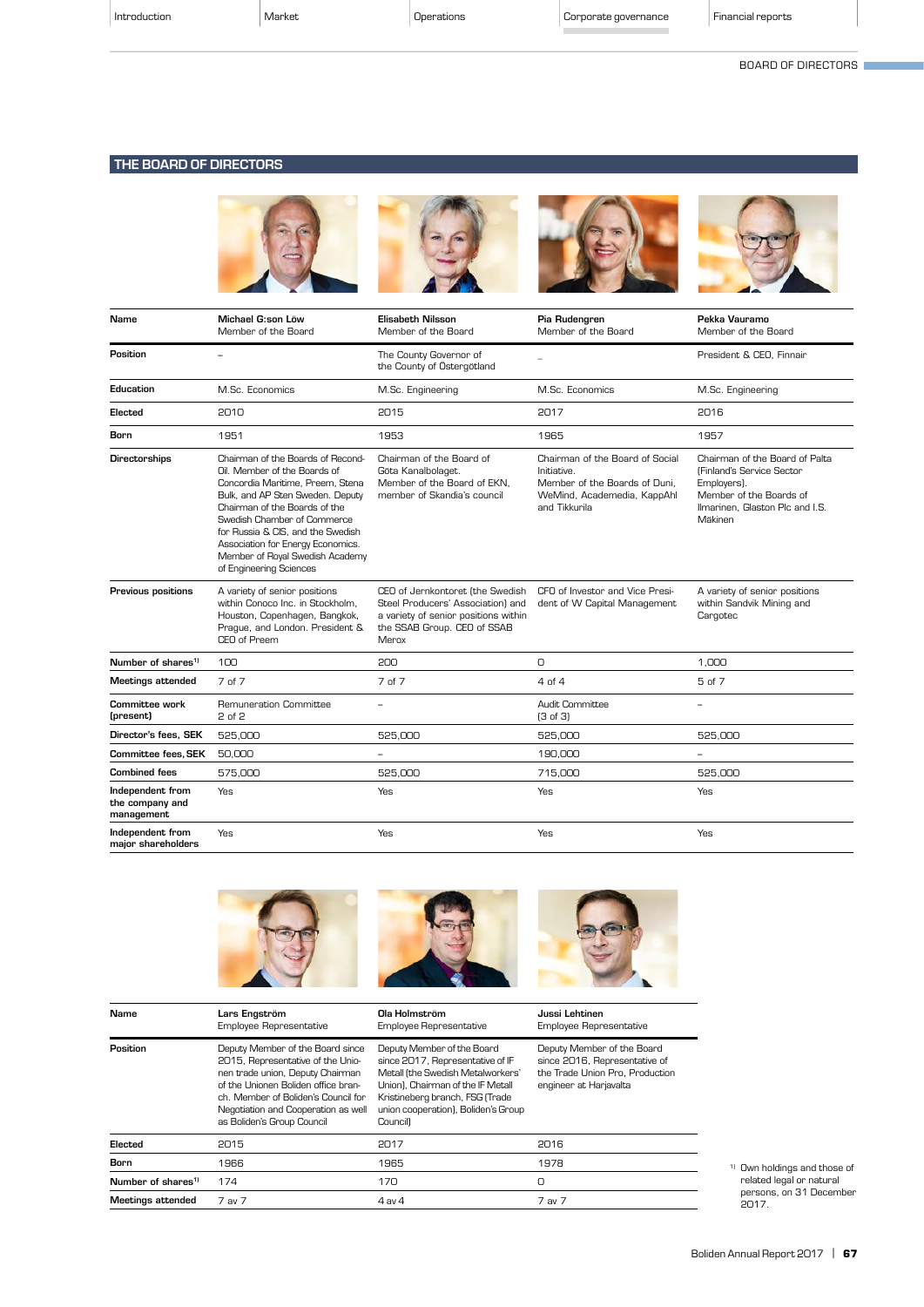# GROUP MANAGEMENT



| <b>Name</b>                    | Lennart Evrell                                                                                                                                                                                | Kerstin Konradsson                                                                                            | <b>Mikael Staffas</b>                                                                                      |
|--------------------------------|-----------------------------------------------------------------------------------------------------------------------------------------------------------------------------------------------|---------------------------------------------------------------------------------------------------------------|------------------------------------------------------------------------------------------------------------|
| Position                       | President & CEO of Boliden                                                                                                                                                                    | President Boliden Smelters                                                                                    | President Boliden Mines                                                                                    |
| Education                      | M.Sc. Engineering, Economics                                                                                                                                                                  | M.Sc. Engineering                                                                                             | M.Sc. Engineering, MBA                                                                                     |
| Employed                       | 2007                                                                                                                                                                                          | 2012                                                                                                          | 2011                                                                                                       |
| Born                           | 1954                                                                                                                                                                                          | 1967                                                                                                          | 1965                                                                                                       |
| Directorships                  | Chairman of the Board of the<br>Employers' Association of the<br>Swedish Mining Industry.<br>Member of the Boards of Epiroc,<br>SCA, SveMin, and the Confedera-<br>tion of Swedish Enterprise | Member of the Board of Höganäs                                                                                | Member of the Boards of SJ.<br>the Employers' Association of<br>the Swedish Mining Industry,<br>and SveMin |
| Previous positions             | President & CEO of Sapa and<br>Munters, and a variety of senior<br>positions within ASEA, Atlas Cop-<br>co, and Sphinx Gustavsberg                                                            | Business Area President and CEO<br>within the Åkers Group and a<br>variety of senior positions within<br>SSAB | CFO of Södra Skogsägarna,<br>Partner at McKinsey & Co                                                      |
| Number of shares <sup>1)</sup> | 43.435                                                                                                                                                                                        | 2.000                                                                                                         | 8.700                                                                                                      |



| Name                           | Håkan Gabrielsson                                                                                                                 | <b>Thomas Södergvist</b>                                                                 |
|--------------------------------|-----------------------------------------------------------------------------------------------------------------------------------|------------------------------------------------------------------------------------------|
| Position                       | CFO                                                                                                                               | Senior Vice President.<br>- Corporate Responsibility                                     |
| Education                      | M.Sc. Business Administration<br>and Economics                                                                                    | Mining Engineer                                                                          |
| Employed                       | 2009-2011, 2016                                                                                                                   | 2012                                                                                     |
| Born                           | 1967                                                                                                                              | 1957                                                                                     |
| Directorships                  |                                                                                                                                   |                                                                                          |
| Previous positions             | CFO of Fagerhult, Director<br>Group Controlling at Boliden,<br>and a variety of positions within<br>Sapa, Ericsson and Electrolux | Area Manager for the Boliden<br>Area and a variety of senior<br>positions within Sandvik |
| Number of shares <sup>1)</sup> | 600                                                                                                                               | 475                                                                                      |

1) Own holdings and those of related legal or natural persons, on 31 December 2017.